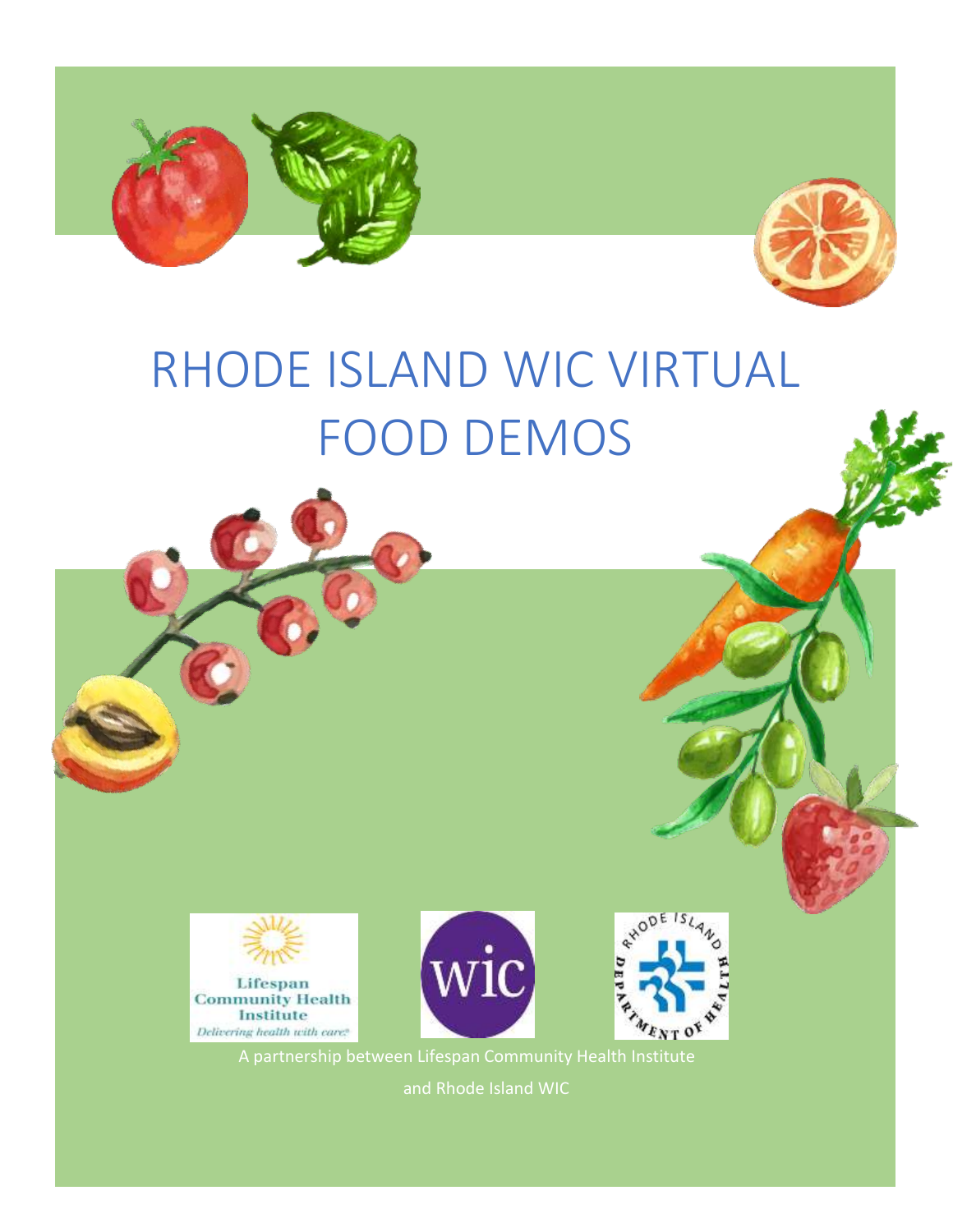# **Honey Oat Parfait**

## *Simple Recipe that can be served with other fruits*  **Yield:** 8 ounces **Serving Size:** 1 serving **Number of Servings:** 1

## **Ingredients**: 8 ounces Non-Fat or Plain yogurt % cup Strawberries, sliced, fresh or frozen<br>
% Cup Blueberries, fresh or frozen Blueberries, fresh or frozen 1 Banana, sliced, medium sliced ¼ cup Honey Bunches of Oats cereal 1 Tablespoon Honey



# **Method of Preparation:**

- 1. Gather all the ingredients.
- 2. Place the yogurt in a bowl, Stir in the honey. Cover the bowl with plastic wrap and place it in the refrigerator to chill for 10 minutes.
- 3. Put ¼ of the yogurt in a cup and create layers to your parfait with strawberries, blueberries, bananas, granola and yogurt.

**Chef's notes:** Add any kind of fresh fruit. If you want to flavor your yogurt. I love to put a little bit of vanilla extract and cinnamon with honey.

NOTE: Honey is not recommended for children under 2 years old.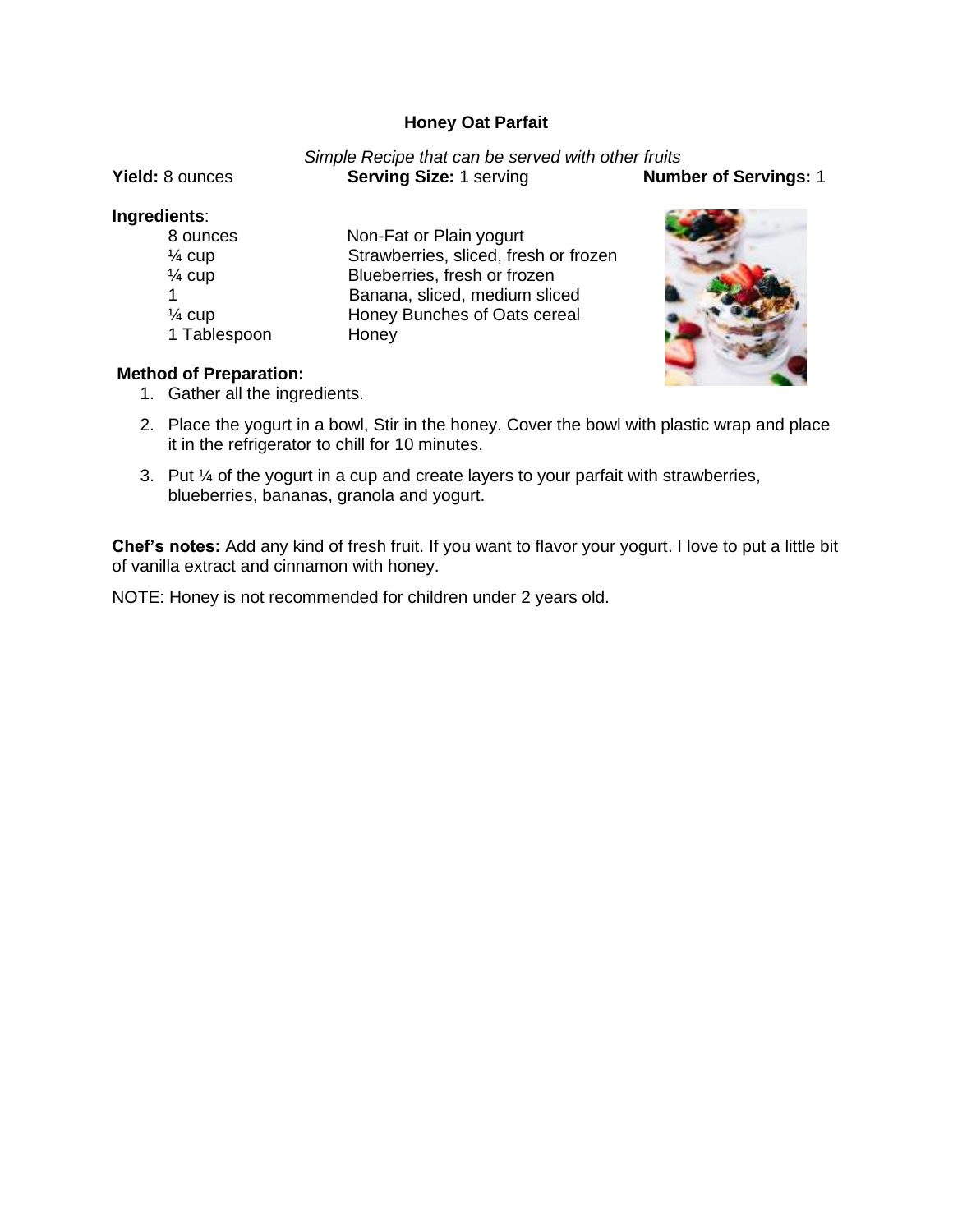## **Stuffed Peppers with Bean Salad (Vegetarian Option)**

*Simple Recipe that can be served with other vegetables or grains* 

**Ingredients**:

**Yield:** 8 ounces **Serving Size:** 1 serving **Number of Servings:** 1

|                   | Red bell Pepper (can also use green or yellow peppers) |  |  |
|-------------------|--------------------------------------------------------|--|--|
| $\frac{1}{2}$ cup | Garbanzo beans, canned                                 |  |  |
| $\frac{1}{4}$ cup | Brown Rice, dry                                        |  |  |
| 1 can             | <b>Sweet Corn</b>                                      |  |  |
| 1 Tablespoon      | Extra Virgin Olive oil                                 |  |  |
|                   | Lime                                                   |  |  |
| 1 teaspoon        | Oregano                                                |  |  |
| 1 teaspoon        | Paprika                                                |  |  |
| 1 teaspoon        | Salt                                                   |  |  |
| 1 teaspoon        | Pepper                                                 |  |  |
| 2 teaspoons       | <b>Basil</b>                                           |  |  |
|                   |                                                        |  |  |

# **Method of Preparation:**

- 1. Gather all the ingredients.
- 2. Preheat the oven to 350F.
- 3. Put  $\frac{1}{4}$  cup of brown rice and 1 $\frac{1}{2}$  cups of water in a saucepan and bring to a boil then turn down the heat and simmer approximately 30 minutes or until the rice is done. Drain the rice.
- 4. Drain the chickpeas and cook in a large frying pan over medium heat. Season the chickpeas with salt, pepper, paprika, basil and oregano.
- 5. When the chickpeas are all coated in spices, squeeze the lime over them. When the chickpeas are lightly browned, open the can of corn and pour out ½ of the water. Pour the corn and remaining corn water in the pan with the chickpeas and simmer. When the water has been absorbed, remove the chickpea/corn mixture from the stove and set aside.
- 6. Meanwhile, cut the tops off of the peppers, spoon out the ribs and seeds, then rinse. Sprinkle the inside of the peppers with Kosher salt and drizzle with olive oil. Place in the oven on a sheet pan covered with parchment paper or foil. Bake until softened.
- 7. Remove cooked pepper from the oven. Stuff the halves with rice and the hot bean salad. Enjoy!

**Chef's notes:** This vegetarian/vegan option could be served with other grains like Quinoa which could increase the protein in the dish.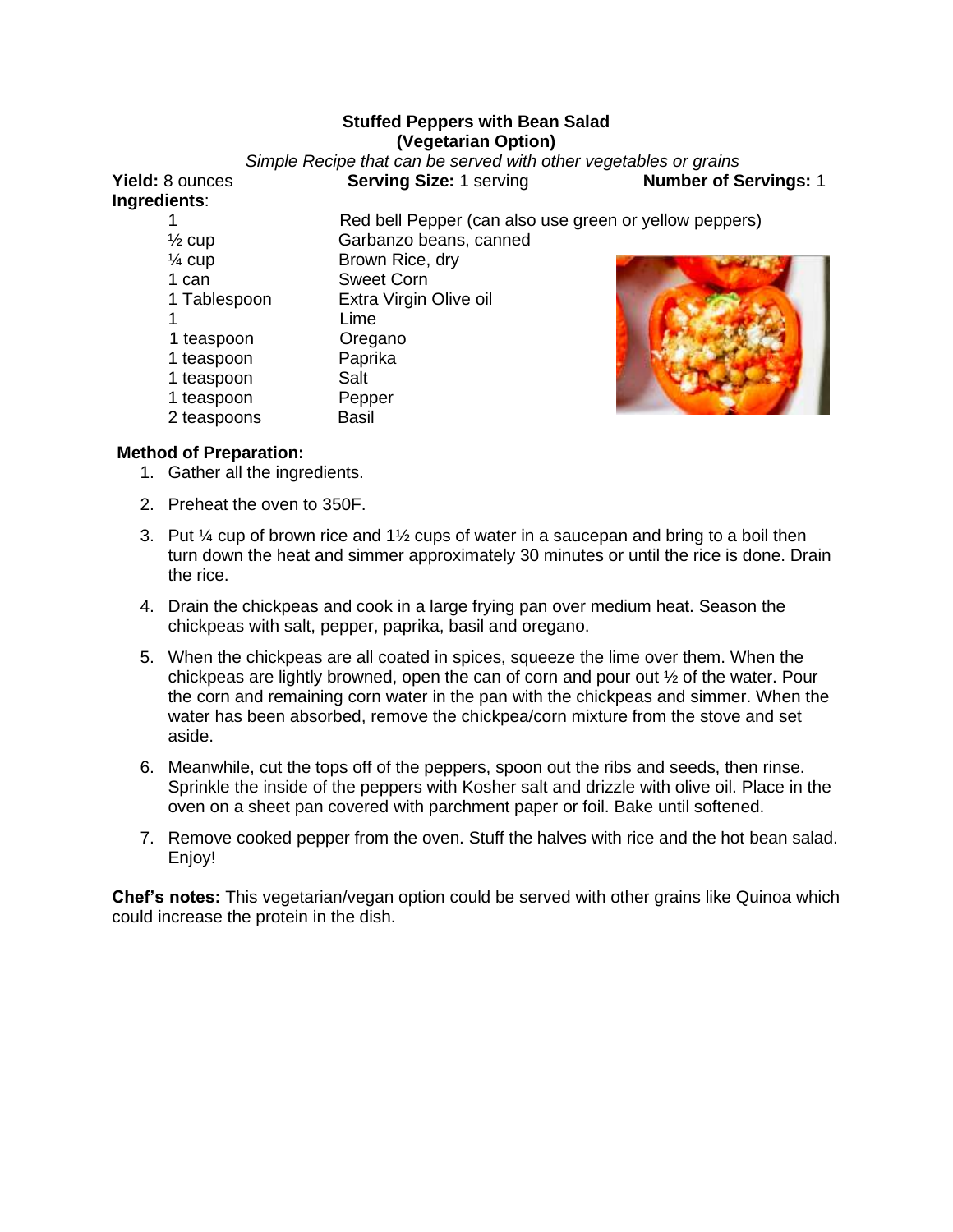## **Spicy Tuna Wraps**

| Camina Cisar 1 convinci<br>$\sim$                                             | Number of Condinact |
|-------------------------------------------------------------------------------|---------------------|
| Simple Recipe: For low carb or keto, substitute wheat wraps with lettuce leaf |                     |

| <b>Yield: 8 ounces</b> |  |
|------------------------|--|
| Ingredients:           |  |

**Serving Size:** 1 serving **Number of Servings:** 1

| 1                 | Tuna, 5-6 oz. can        |
|-------------------|--------------------------|
| 2                 | Whole wheat wrap, 6-inch |
| $\frac{1}{4}$ cup | Plain yogurt             |
| $\frac{1}{4}$ cup | Red onion, diced         |
| $\frac{1}{4}$ cup | Celery, sliced           |
|                   | Salt/Pepper to taste     |
| 2                 | Romaine lettuce leaves   |
| 1                 | Roma tomato, rough chop  |
| 1 teaspoon        | Sriracha sauce           |
|                   |                          |



# **Method of Preparation:**

- 1. Gather all the ingredients.
- 2. To make the salad combine the tuna, red onion, celery, sriracha, salt/pepper (to taste) and yogurt together in a bowl, creating a tuna spread.
- 3. Assemble: top the tortilla with a lettuce leaf, half the tuna mixture, tomato, and any other additional toppings.
- 4. Tightly roll up the tortilla like a burrito, slice and enjoy.

**Chef's notes:** Canned tuna and other fish are considered high quality proteins. Optional wrap add-ins: olives, thinly sliced matchstick carrots, avocado and cucumber.